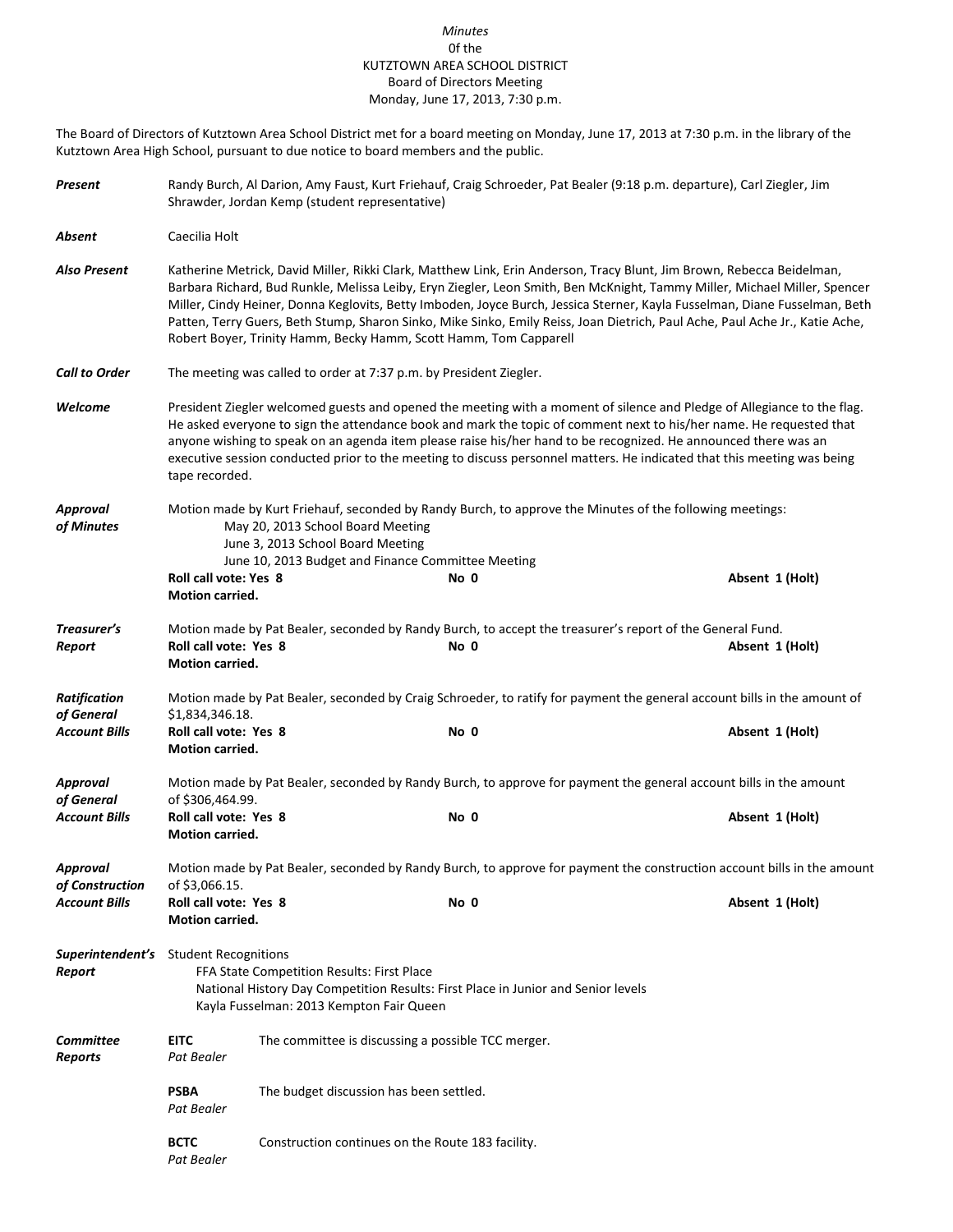| <b>KASD Board of Directors Meeting Minutes</b><br>June 17, 2013<br>Page 2 of 3                                                                                                                                                                                                                                                                                                                                        |                                                                                                                                                                                                                                                                                                                                                                                                                                                                             |                                                                                                                                                                                                                                                 |                                                                                                               |                    |                  |                                                                                                                                               |  |  |
|-----------------------------------------------------------------------------------------------------------------------------------------------------------------------------------------------------------------------------------------------------------------------------------------------------------------------------------------------------------------------------------------------------------------------|-----------------------------------------------------------------------------------------------------------------------------------------------------------------------------------------------------------------------------------------------------------------------------------------------------------------------------------------------------------------------------------------------------------------------------------------------------------------------------|-------------------------------------------------------------------------------------------------------------------------------------------------------------------------------------------------------------------------------------------------|---------------------------------------------------------------------------------------------------------------|--------------------|------------------|-----------------------------------------------------------------------------------------------------------------------------------------------|--|--|
|                                                                                                                                                                                                                                                                                                                                                                                                                       | <b>Policy and</b><br>Curriculum                                                                                                                                                                                                                                                                                                                                                                                                                                             | The committee recommended the purchase of physics textbooks which were approved at the June 3rd Board<br>meeting.                                                                                                                               |                                                                                                               |                    |                  |                                                                                                                                               |  |  |
|                                                                                                                                                                                                                                                                                                                                                                                                                       | <b>Facilities</b><br>Amy Faust                                                                                                                                                                                                                                                                                                                                                                                                                                              |                                                                                                                                                                                                                                                 | The committee reviewed the high school project list.                                                          |                    |                  |                                                                                                                                               |  |  |
| Personnel                                                                                                                                                                                                                                                                                                                                                                                                             | Motion made by Randy Burch, seconded by Kurt Friehauf, to approve the following personnel items:<br>The approval of Karen H. Austin as a substitute teacher for the 2013 Summer Reading Program, effective June 17, 2013, at<br>1.<br>a rate of \$24.50 per hour (then current curriculum rate).<br>The approval of the following 2013 Summer School Program bus drivers through Eshelman, effective June 17, 2013:                                                         |                                                                                                                                                                                                                                                 |                                                                                                               |                    |                  |                                                                                                                                               |  |  |
|                                                                                                                                                                                                                                                                                                                                                                                                                       | 2.                                                                                                                                                                                                                                                                                                                                                                                                                                                                          | Melanie A. Kehl                                                                                                                                                                                                                                 |                                                                                                               | William F. Brobst  | Jeffrey R. White |                                                                                                                                               |  |  |
|                                                                                                                                                                                                                                                                                                                                                                                                                       | 3.                                                                                                                                                                                                                                                                                                                                                                                                                                                                          | The approval of the revision of Allison M. Scheidt's salary as an elementary teacher, effective August 20, 2013, to \$55,215,<br>Bachelor's +24, Step 3, per the KATA/KASD contract. Ms. Scheidt was previously approved at Bachelor's, Step 3. |                                                                                                               |                    |                  |                                                                                                                                               |  |  |
|                                                                                                                                                                                                                                                                                                                                                                                                                       | 4.<br>rate of \$9.50 per hour:                                                                                                                                                                                                                                                                                                                                                                                                                                              | The approval of the following custodial/maintenance substitutes for the 2013-2014 school year, effective July 1, 2013, at a                                                                                                                     |                                                                                                               |                    |                  |                                                                                                                                               |  |  |
|                                                                                                                                                                                                                                                                                                                                                                                                                       |                                                                                                                                                                                                                                                                                                                                                                                                                                                                             | Keith E. Fenstermacher                                                                                                                                                                                                                          |                                                                                                               | Steven O. Fordyce  |                  | Lisbeth E. Pedone                                                                                                                             |  |  |
|                                                                                                                                                                                                                                                                                                                                                                                                                       |                                                                                                                                                                                                                                                                                                                                                                                                                                                                             | Arthur M. Poulsen                                                                                                                                                                                                                               |                                                                                                               | Elaine F. Stoudt   |                  | Diane M. Zettlemoyer                                                                                                                          |  |  |
|                                                                                                                                                                                                                                                                                                                                                                                                                       | 5.<br>July 1, 2013:                                                                                                                                                                                                                                                                                                                                                                                                                                                         |                                                                                                                                                                                                                                                 |                                                                                                               |                    |                  | The approval of the following Senior Volunteer Tax Exchange Program participants for the 2013-2014 school year, effective                     |  |  |
|                                                                                                                                                                                                                                                                                                                                                                                                                       |                                                                                                                                                                                                                                                                                                                                                                                                                                                                             | Dorothy M. Bailey                                                                                                                                                                                                                               |                                                                                                               | Gladys L. Derstine |                  | Joyce C. Dietrich                                                                                                                             |  |  |
|                                                                                                                                                                                                                                                                                                                                                                                                                       |                                                                                                                                                                                                                                                                                                                                                                                                                                                                             | Patricia R. Greenawalt                                                                                                                                                                                                                          |                                                                                                               | Lillian L. Karch   | Peter B. Karch   |                                                                                                                                               |  |  |
|                                                                                                                                                                                                                                                                                                                                                                                                                       |                                                                                                                                                                                                                                                                                                                                                                                                                                                                             | Sandra A. Long                                                                                                                                                                                                                                  |                                                                                                               | Mary Jane McKenzie |                  | Audrey M. Miller                                                                                                                              |  |  |
|                                                                                                                                                                                                                                                                                                                                                                                                                       |                                                                                                                                                                                                                                                                                                                                                                                                                                                                             | Kathleen A. Collins                                                                                                                                                                                                                             |                                                                                                               | Mary L. Ebling     | Diane M. Graff   |                                                                                                                                               |  |  |
|                                                                                                                                                                                                                                                                                                                                                                                                                       | 6.                                                                                                                                                                                                                                                                                                                                                                                                                                                                          |                                                                                                                                                                                                                                                 |                                                                                                               |                    |                  | The acceptance of the change of date for the retirement of Eileen M. Cirulli from December 2, 2013 to November 18, 2013, per                  |  |  |
|                                                                                                                                                                                                                                                                                                                                                                                                                       | Roll call vote: Yes 8                                                                                                                                                                                                                                                                                                                                                                                                                                                       |                                                                                                                                                                                                                                                 | Mrs. Cirulli's revised retirement letter dated June 17, 2013.<br>No 0                                         |                    |                  | Absent 1 (Holt)                                                                                                                               |  |  |
|                                                                                                                                                                                                                                                                                                                                                                                                                       | Motion carried.                                                                                                                                                                                                                                                                                                                                                                                                                                                             |                                                                                                                                                                                                                                                 |                                                                                                               |                    |                  |                                                                                                                                               |  |  |
| 2013-14 Budget                                                                                                                                                                                                                                                                                                                                                                                                        | All Personnel are Approved Pending the District's Receipt of All Mandated Credentials<br>Motion made by Amy Faust, seconded by Craig Schroeder, to approve the adoption of the final 2013-2014 Kutztown Area<br>School District General Fund Budget with revenues of \$28,605,700 and expenditures of \$29,820,350 supported by Real<br>Estate Tax (29.2465 mils); Per Capita Tax, Sec. 679 (\$5.00); Per Capita Tax, Act 511 (\$5.00); Local Services Tax (\$5.00); Earned |                                                                                                                                                                                                                                                 |                                                                                                               |                    |                  |                                                                                                                                               |  |  |
|                                                                                                                                                                                                                                                                                                                                                                                                                       | Roll call vote: Yes 7<br>Motion carried.                                                                                                                                                                                                                                                                                                                                                                                                                                    |                                                                                                                                                                                                                                                 |                                                                                                               | No 1 (Darion)      |                  | Income Tax (0.5%); Amusement Tax (5%-10%); and committed and uncommitted fund balance in the amount of \$1,214,650.<br>Absent 1 (Holt)        |  |  |
|                                                                                                                                                                                                                                                                                                                                                                                                                       |                                                                                                                                                                                                                                                                                                                                                                                                                                                                             |                                                                                                                                                                                                                                                 | Compensation year, which includes the average increase not to exceed 2%, and the employee salary adjustments. |                    |                  | Support Personnel Motion made by Al Darion, seconded by Kurt Friehauf, to approve the support staff salary increases for the 2013-2014 school |  |  |
|                                                                                                                                                                                                                                                                                                                                                                                                                       | Roll call vote: Yes 6<br>Motion carried.                                                                                                                                                                                                                                                                                                                                                                                                                                    |                                                                                                                                                                                                                                                 | No 0                                                                                                          |                    | Absent 1 (Holt)  | Abstain 2 (Burch, Ziegler)                                                                                                                    |  |  |
| <b>Miscellaneous</b><br><b>Pay Rates</b>                                                                                                                                                                                                                                                                                                                                                                              | attached.                                                                                                                                                                                                                                                                                                                                                                                                                                                                   |                                                                                                                                                                                                                                                 |                                                                                                               |                    |                  | Motion made by Kurt Friehauf, seconded by Craig Schroeder, to approve the 2013-2014 miscellaneous pay rates per the                           |  |  |
|                                                                                                                                                                                                                                                                                                                                                                                                                       | Roll call vote: Yes 8<br>Motion carried.                                                                                                                                                                                                                                                                                                                                                                                                                                    |                                                                                                                                                                                                                                                 | No 0                                                                                                          |                    |                  | Absent 1 (Holt)                                                                                                                               |  |  |
| <b>Policy Adoption</b>                                                                                                                                                                                                                                                                                                                                                                                                |                                                                                                                                                                                                                                                                                                                                                                                                                                                                             | Policy 610<br>Policy 916                                                                                                                                                                                                                        | Purchases Subject to Bid/Quotation<br><b>School Volunteers</b>                                                |                    |                  | Motion made by Randy Burch, seconded by Kurt Friehauf, to approve the second reading and adoption of the following policies:                  |  |  |
|                                                                                                                                                                                                                                                                                                                                                                                                                       | Roll call vote: Yes 8<br>Motion carried.                                                                                                                                                                                                                                                                                                                                                                                                                                    |                                                                                                                                                                                                                                                 | No 0                                                                                                          |                    |                  | Absent 1 (Holt)                                                                                                                               |  |  |
| Software<br>Motion made by Randy Burch, seconded by Kurt Friehauf, to approve the proposed 3-year Microsoft Server Product Purchasing<br>Group Participation Agreement with the Lancaster-Lebabon Intermediate Unit 13, pending satisfactory review by the district<br><b>Assurance</b><br>solicitor, with annual costs associated with the licensing of the software as follows:<br>Year 1 (2013-2014) - \$26,591.55 |                                                                                                                                                                                                                                                                                                                                                                                                                                                                             |                                                                                                                                                                                                                                                 |                                                                                                               |                    |                  |                                                                                                                                               |  |  |
|                                                                                                                                                                                                                                                                                                                                                                                                                       |                                                                                                                                                                                                                                                                                                                                                                                                                                                                             |                                                                                                                                                                                                                                                 | Year 2 (2014-2015) - \$27,911.16                                                                              |                    |                  |                                                                                                                                               |  |  |
|                                                                                                                                                                                                                                                                                                                                                                                                                       |                                                                                                                                                                                                                                                                                                                                                                                                                                                                             |                                                                                                                                                                                                                                                 | Year 3 (2015-2016) - \$27,911.16                                                                              |                    |                  |                                                                                                                                               |  |  |
|                                                                                                                                                                                                                                                                                                                                                                                                                       | Roll call vote: Yes 8<br>Motion carried.                                                                                                                                                                                                                                                                                                                                                                                                                                    |                                                                                                                                                                                                                                                 | No 0                                                                                                          |                    |                  | Absent 1 (Holt)                                                                                                                               |  |  |